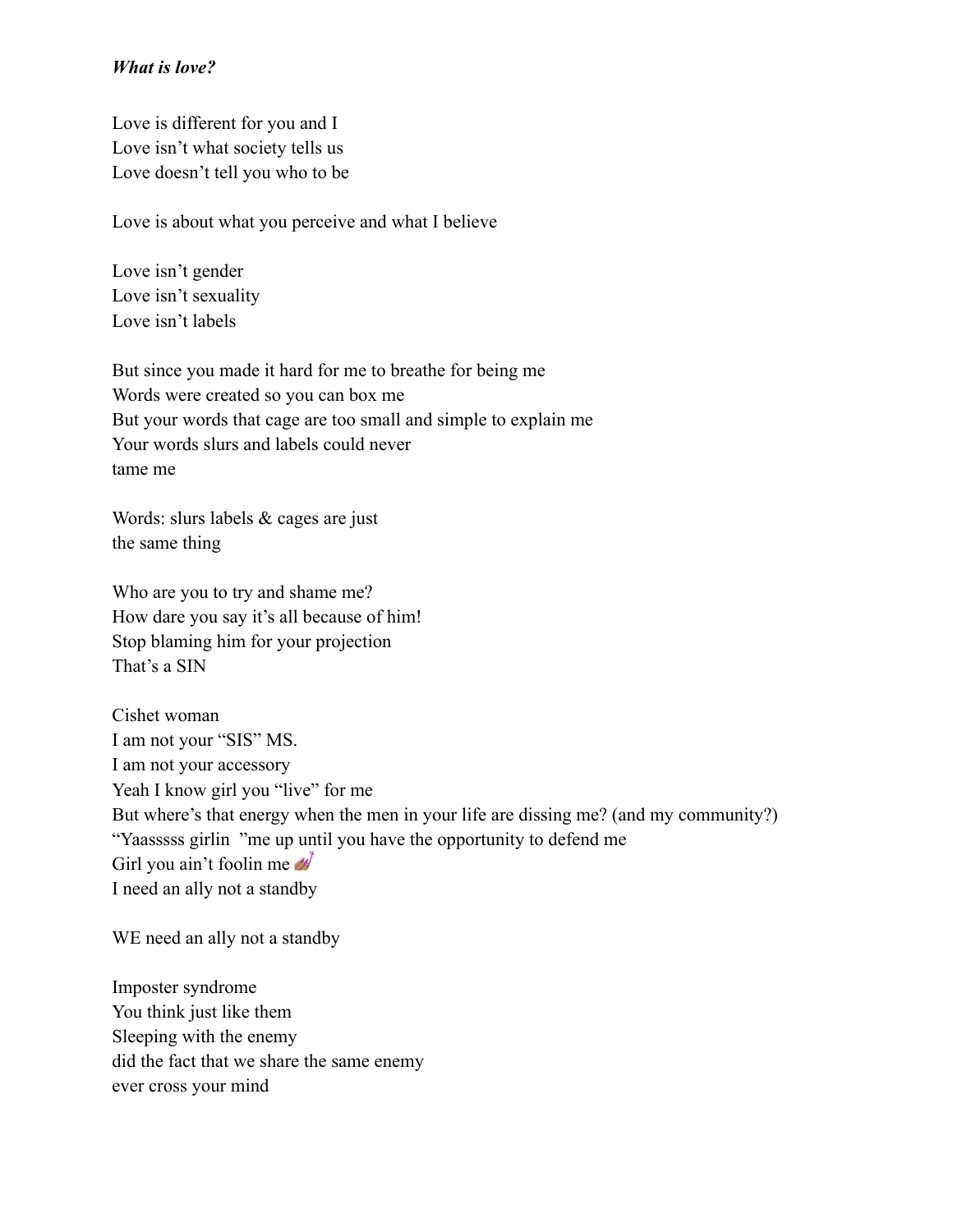## *What is love?*

Tell the truth You're so blind \*Girl You ain't safe\* Crazy how that exposes you You just as guilty as them so sad You got blood on your hands

I know my lifestyle intimidates you But the reality is I'm REALER THAN YOU Boo

Machismo the least manliest man of them all What a bawl You stand up tall throwing gay around as an insult Immature Scared and scarred is all that you are So afraid of your feminine energy you leave others scarred

So worried about how you're seen leading you to the crime scene Why are you so pressed and in distress whenever I wear my dress ?! Your privilege and bigotry is what I LAY to rest R.I.P Stop killing \*me\*s Where's the justice for me?!

I was born this way I don't control Who I am I embrace Who I am I am The goddess of all things

& That bothers you But that has nothing to do with me and has everything to do with you Projection at its finest YET AGAIN

Stop fearing me and start hearing me! LISTEN heal embrace all that you are That'll cure the hate you have in your heart